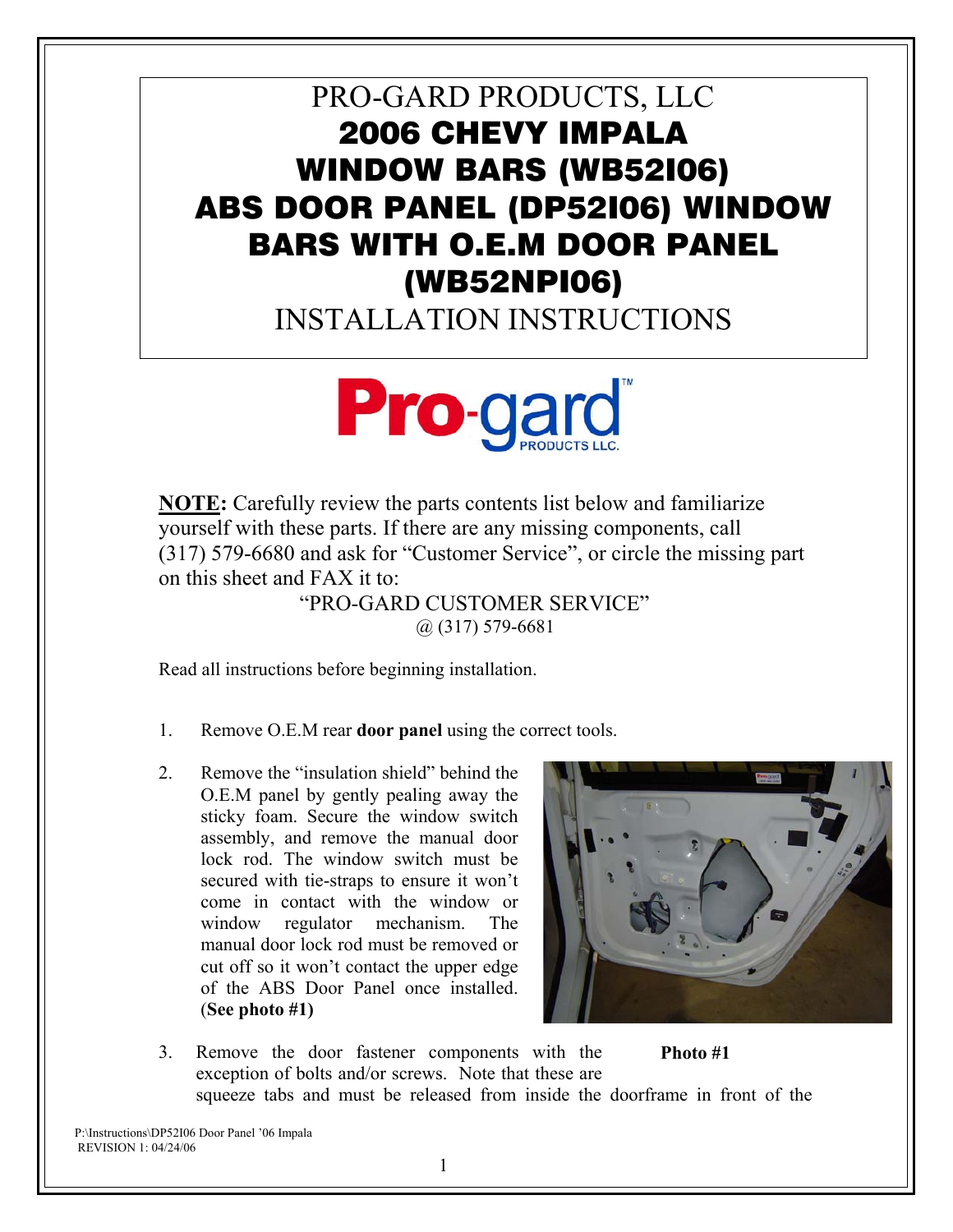window. A small screwdriver may be used to release one side, and then pry from the front. (**See photos #2)** for parts to be removed.



**Photo #2 Photo #3** 

- 4. Install the ABS door panel **(See photo #4**) using the 3X72 self-drilling Philips head screws. Be sure that all wires and other door components are free and clear before drilling.
- 5. After installing the ABS door panel, reinstall the black, plastic cover that was removed along with the O.E.M door panel. See location callout in photo #3.



**Photo #4** 

**Note: Pro-Gard Products, LLC insists that only the screws that are provided be used for this installation.**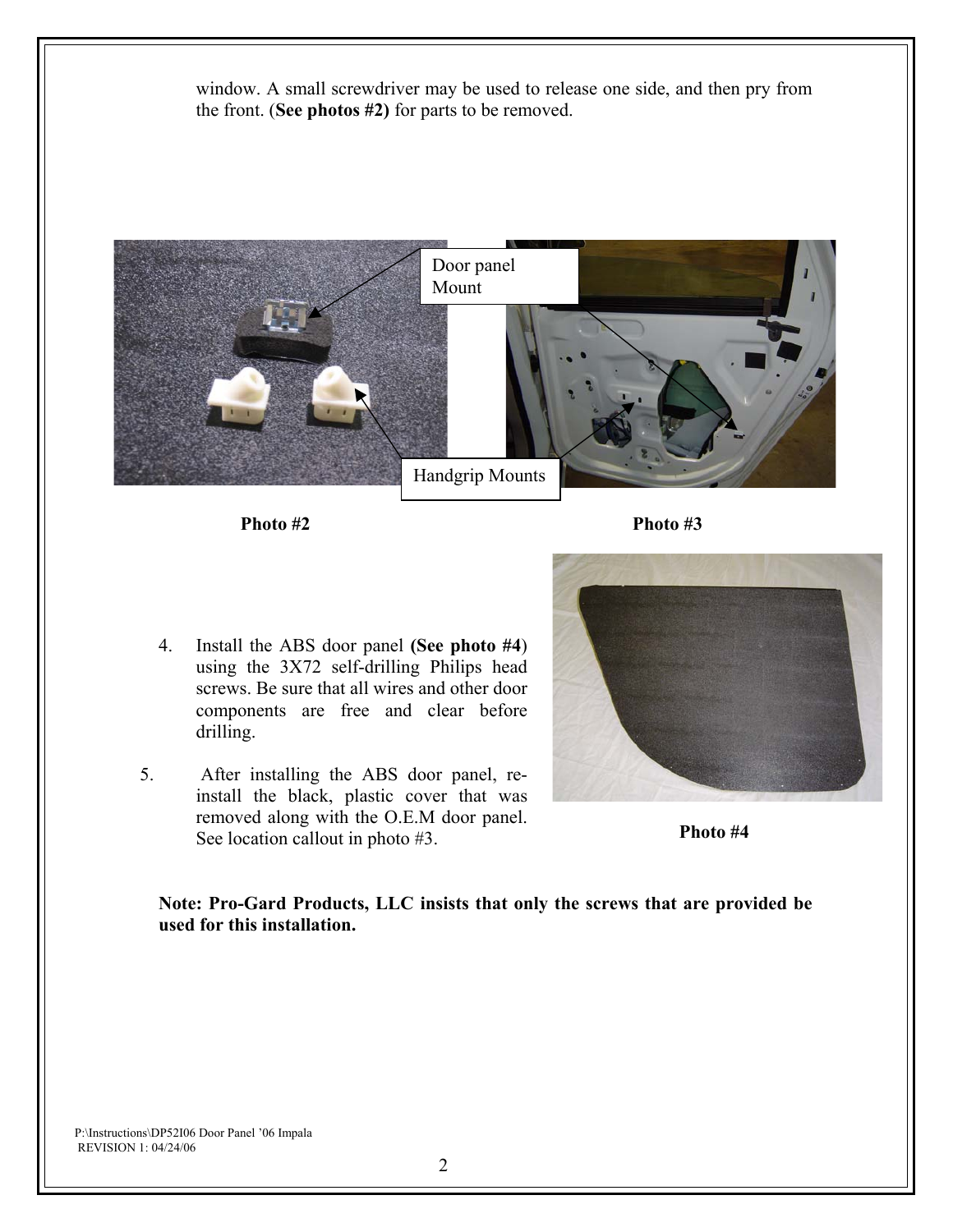## **WINDOW BARS W/ ABS DOOR PANEL**

- 1. To install the window bars along with the ABS door panel: pull away the weather strip from the top of the door **(See photo #1).**
- 2. Place the bottom of the window bars into the window trim recess.
- 3. From the outside, pull the weather strip down and away from the upper doorframe. Push the window bars into place so that the clips are fully engaged. Slide the weather strip back into the door channel making sure it overlaps the inner clip as the weather strip is seated. **(See the following photos)**



**Photo #1**



Weather strip